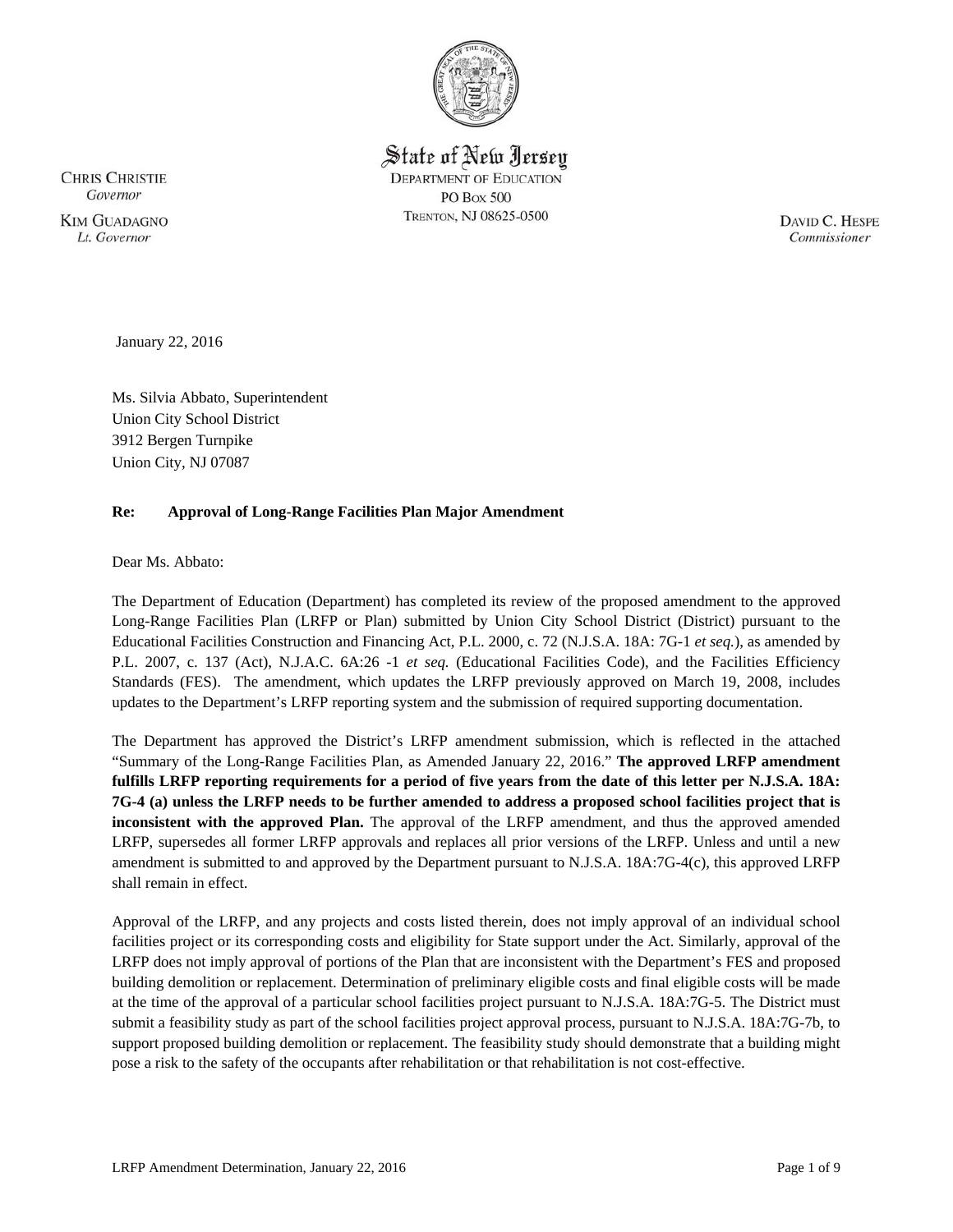We trust that this document will adequately explain the Final Determination and allow the District to move forward with the implementation of projects within its LRFP. Should you have questions pertaining to the LRFP, contact me at (609) 943-5681 or susan.kutner@doe.state.nj.us. Contact Jeanne Dunn from the Office of School Facilities and Finance at (609) 341-3097 or jeanne.dunn@doe.state.nj.us with any questions pertaining to project status or advancement.

Sincerely,

Susan Kirk

Susan Kutner Acting Deputy Executive Director, Office of School Facilities and Finance

#### Enclosure

c: Anthony Dragona, Union City School District Bernie Piaia, Department of Education, Office of School Facilities and Finance Jeanne Dunn, Department of Education, Office of School Facilities and Finance Paul Hamilton, New Jersey Schools Development Authority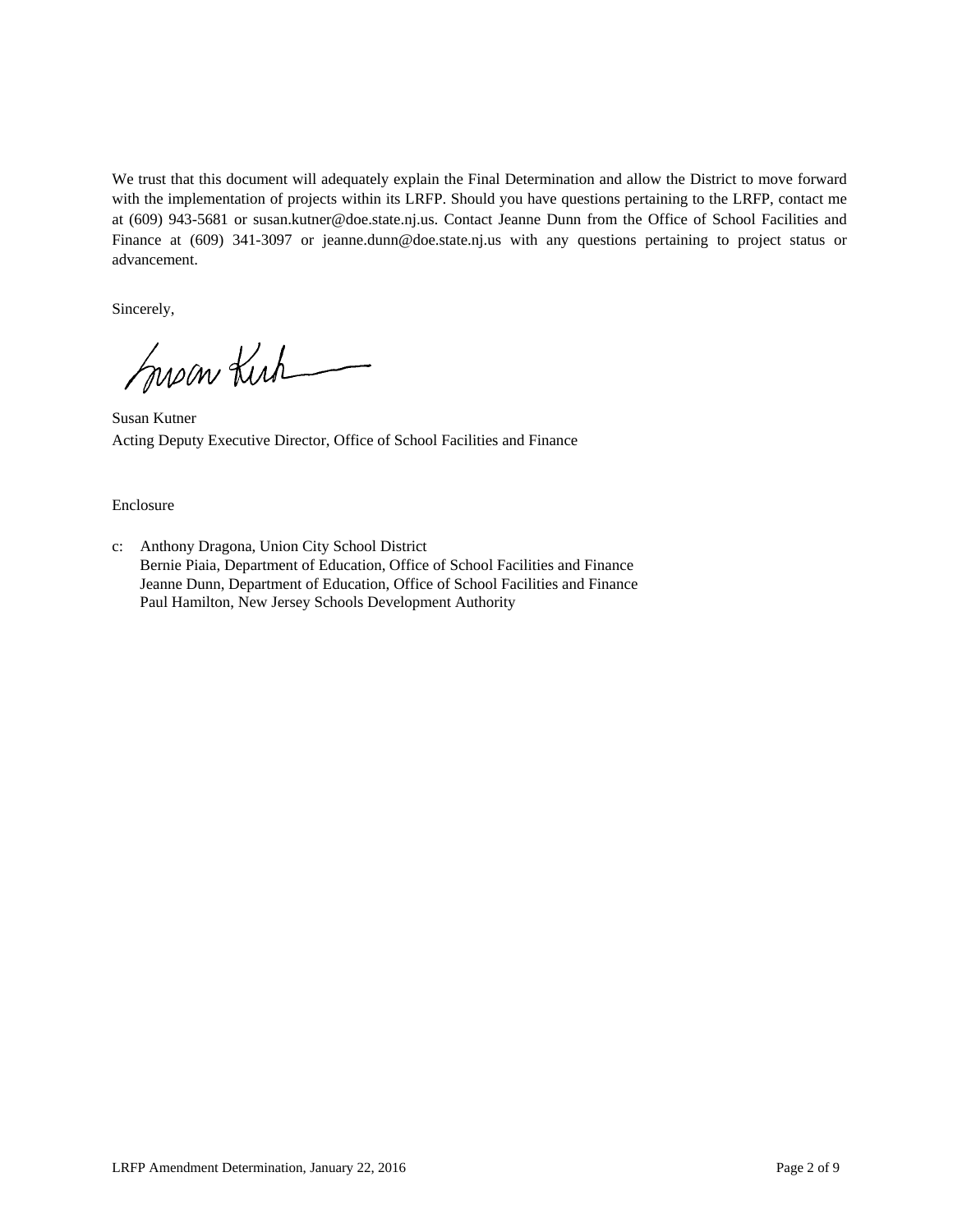## Union City School District

# **Summary of the Long-Range Facilities Plan, as Amended January 22, 2016**

The Department of Education (Department) has completed its review of the Long-Range Facilities Plan (LRFP or Plan) amendment submitted by the Union City School District (District) pursuant to the Educational Facilities Construction and Financing Act, P.L. 2000, c. 72 (N.J.S.A. 18A: 7G-1 *et seq.*), as amended by P.L. 2007, c. 137 (Act), N.J.A.C. 6A:26-1 et seq. (Educational Facilities Code), and the Facilities Efficiency Standards (FES).

This is the Department's summary of the District's LRFP, as amended January 22, 2016. The summary is based on the standards set forth in the Act, the Educational Facilities Code, the FES, data in the Department's LRFP reporting system, and District-supplied supporting documentation. The referenced reports in *italic* text are standard LRFP reports generated from the LRFP system.

## **1. Inventory Overview**

The District provides services for students in grades PK-12 and is classified as an SDA District for funding purposes. Existing and proposed schools, sites, buildings, playgrounds, playfields, and parking lots were identified in the LRFP. The total number of existing and proposed district-owned or leased schools, sites, and buildings are listed in Table 1. A detailed description of each asset can be found in the LRFP website report titled *"Site Asset Inventory Report."* Section 5 of this Summary lists work proposed for each school building.

|                                                                   | <b>Existing</b> | <b>Proposed</b> |
|-------------------------------------------------------------------|-----------------|-----------------|
| Sites:                                                            |                 |                 |
| <b>Total Number of Sites</b>                                      | 20              | 24              |
| Number of Sites with no Buildings                                 | $\theta$        | $\Omega$        |
| Number of Sites with no (Active) Instructional Buildings          | 2               | 3               |
| <b>Schools and Instructional Buildings:</b>                       |                 |                 |
| Total Number of Schools (assigned DOE school code)                | 16              | 19              |
| Total Number of Instructional Buildings                           | 18              | 21              |
| Total Number of Administrative and Utility Buildings (standalone) |                 |                 |

#### **Table 1: Inventory Summary (includes leased facilities)**

**As directed by the Department, incomplete school facilities projects that are under construction are represented as "existing" in the LRFP.** Applicable District projects that include new construction and/or the reconfiguration of existing program space are as follows: Gilmore School

Major conclusions are as follows:

- The District is proposing to increase the existing number of District-owned or leased sites.
- The District is proposing to increase the existing number of District-operated schools.
- The District is proposing to increase the existing number of District-owned or leased instructional buildings. The District is proposing to maintain the existing number of District-owned or leased noninstructional buildings.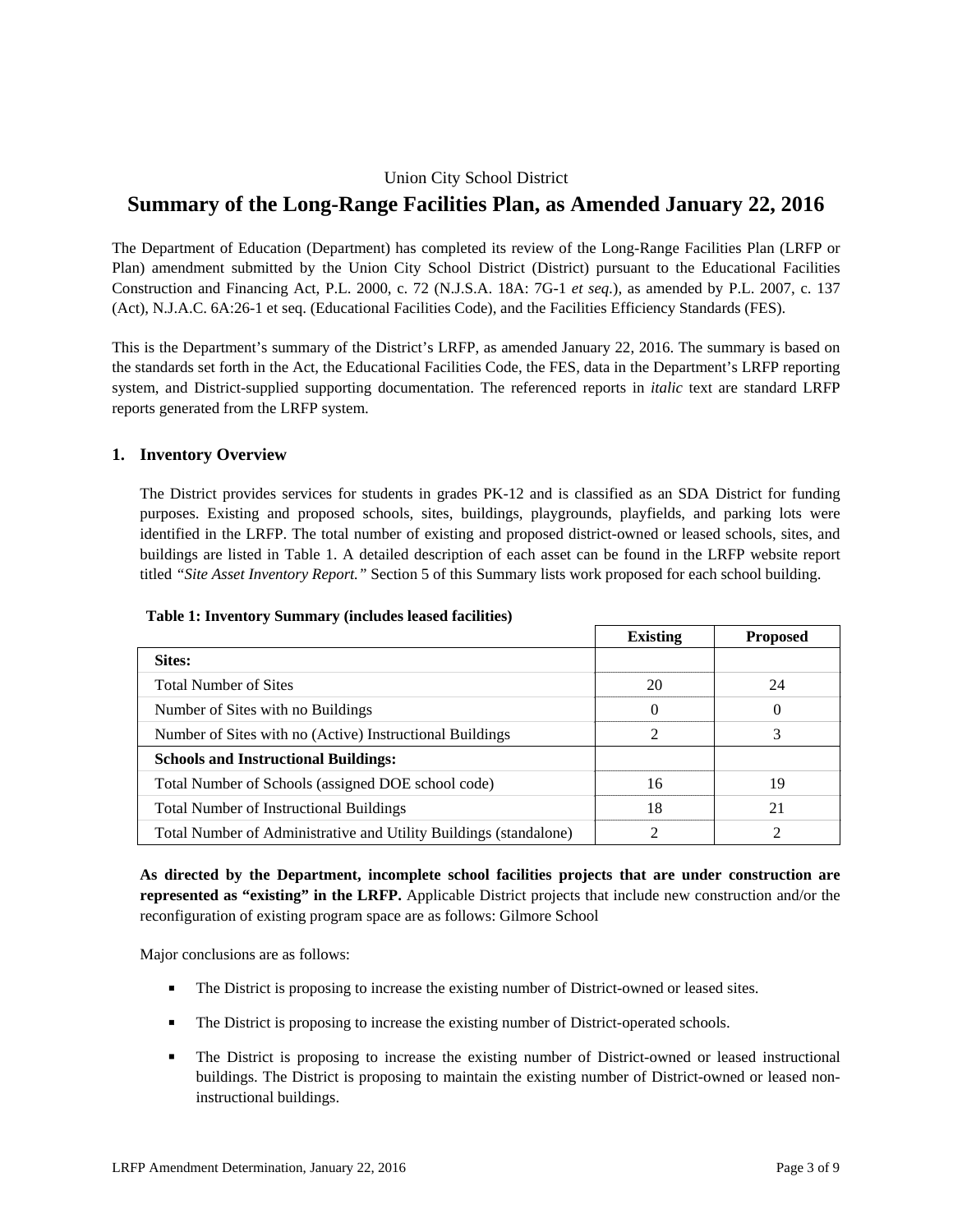**FINDINGS** The Department has determined that the proposed inventory is adequate for approval of the District's LRFP amendment. However, the LRFP determination does not imply approval of an individual school facilities project listed within the LRFP. The District must submit individual project applications for project approval. If building demolition or replacement is proposed, the District must submit a feasibility study, pursuant to N.J.S.A. 18A:7G-7b, as part of the application for the specific school facilities project.

## **2. K-12 Enrollments**

The number of students, or "proposed enrollments," for five-year planning purposes was determined by the District on a district-wide and school level basis. Proposed district enrollments are based on a cohort-survival enrollment projection incorporating historic enrollments from 2009-14.

Existing and proposed enrollments are listed in Table 2. Detailed projection information can be found in the supporting document titled "*Union City 2015 Amendment Projection."*

#### **Table 2: K-12 Enrollment Comparison**

|                                                   | 2014-15<br><b>ASSA Enrollments</b> | <b>District Proposed</b><br><b>Enrollments</b> |
|---------------------------------------------------|------------------------------------|------------------------------------------------|
| Grades PK, including SE (excl. private providers) | 295                                | 308                                            |
| Grades K-5, including SE                          | 5.772                              | 5,737                                          |
| Grades 6-8, including SE                          | 2.444                              | 2.964                                          |
| Grades 9-12, including SE                         | 3,288                              | 3,748                                          |
| <b>District PK-12 Totals</b>                      | 11.799                             | 12,757                                         |

*"SE" = Special Education* 

**FINDINGS** The Department has determined that the District's proposed enrollments are supportable for approval of the District's LRFP amendment. The Department will require a current enrollment projection at the time an application for a school facilities project is submitted incorporating the District's most recent enrollments in order to verify that the LRFP's planned capacity continues to be appropriate.

### **3. FES and District Practices Capacity**

The proposed room inventories for each school were analyzed to determine whether the LRFP provides adequate capacity for the proposed enrollments. Two capacity calculation methods, called *"FES Capacity"* and *"District Practices Capacity,"* were used to assess existing and proposed school capacity in accordance with the FES and District program delivery practices. A third capacity calculation, called *"Functional Capacity,"* determines Unhoused Students and potential State support for school facilities projects. Functional Capacity is analyzed in Section 4 of this Summary.

 *FES Capacity* only assigns capacity to pre-kindergarten *(if district-owned or operated),* kindergarten, general, and self-contained special education classrooms. No other room types are considered to be capacity-generating**.** Class size is based on the FES and is prorated for classrooms that are sized smaller than FES classrooms. FES Capacity is most accurate for elementary schools, or schools with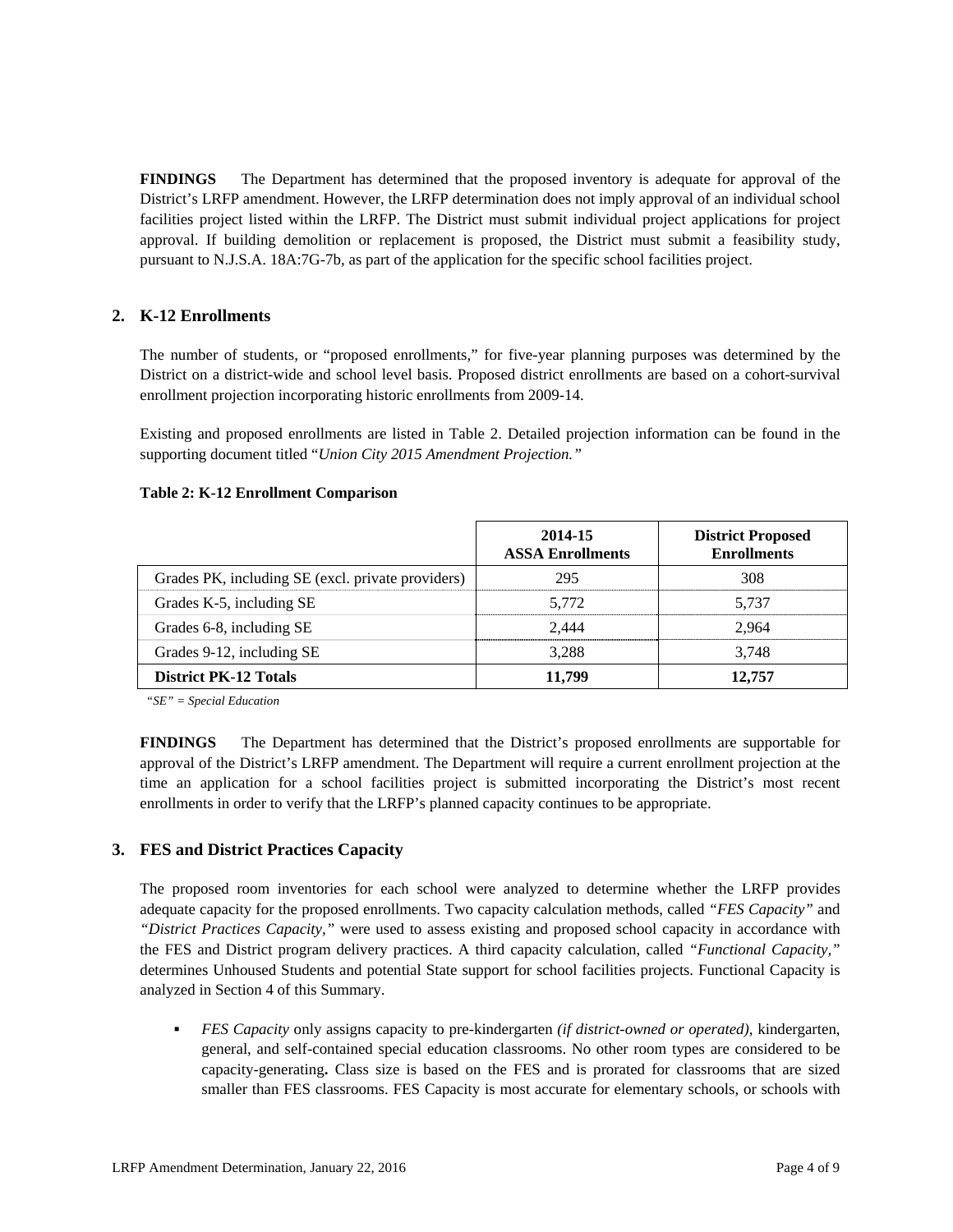non-departmentalized programs, in which instruction is "homeroom" based. This capacity calculation may also be accurate for middle schools depending upon the program structure. However, this method usually significantly understates available high school capacity since specialized spaces that are typically provided in lieu of general classrooms are not included in the capacity calculations.

 *District Practices Capacity* allows the District to include specialized room types in the capacity calculations and adjust class size to reflect actual practices. This calculation is used to review capacity and enrollment coordination in middle and high schools.

A capacity utilization factor in accordance with the FES is included in both capacity calculations. A 90% capacity utilization rate is applied to classrooms serving grades K-8. An 85% capacity utilization rate is applied to classrooms serving grades 9-12. No capacity utilization factor is applied to preschool classrooms.

Table 3 provides a summary of proposed enrollments and District-wide capacities. Detailed information can be found in the LRFP website report titled "*FES and District Practices Capacity."*

|                        | <b>Proposed</b><br><b>Enrollment</b> | <b>Proposed</b><br><b>FES Capacity</b> | Deviation*  | <b>Proposed</b><br><b>District</b><br><b>Practices</b><br>Capacity | Deviation* |
|------------------------|--------------------------------------|----------------------------------------|-------------|--------------------------------------------------------------------|------------|
| Preschool (PK)         | 308                                  | 314.70                                 | 6.70        | 314.70                                                             | 6.70       |
| Elementary $(K-5)$     | 5,737                                | 6,057.93                               | 320.93      | 5,833.40                                                           | 96.40      |
| Middle $(6-8)$         | 2,964                                | 2,480.75                               | $-483.25$   | 3,055.23                                                           | 91.23      |
| High $(9-12)$          | 3,748                                | 2.782.44                               | $-965.56$   | 3,817.72                                                           | 69.72      |
| <b>District Totals</b> | 12,757                               | 11,635.82                              | $-1,121.18$ | 13,021.07                                                          | 264.07     |

### **Table 3 Proposed Enrollments and Capacity Summary**

*\* Positive numbers signify surplus capacity; negative numbers signify inadequate capacity. Negative values for District Practices capacity are acceptable if proposed enrollments do not exceed 100% capacity utilization.* 

Major conclusions are as follows:

- The District has adequately coordinated proposed school capacities and enrollments in the LRFP for grade groups with proposed new construction.
- Adequate justification has been provided by the District if capacity for a school with proposed work in the LRFP deviates from the proposed enrollments by more than 5% and if new construction is proposed for the grade group(s) served.

**FINDINGS** The Department has determined that proposed District capacity, in accordance with the proposed enrollments, is adequate for approval of the District's LRFP amendment. The Department will require a current enrollment projection at the time an application for a school facilities project is submitted, incorporating the District's most recent enrollments, in order to verify that the LRFP's planned capacity meets the District's updated enrollments.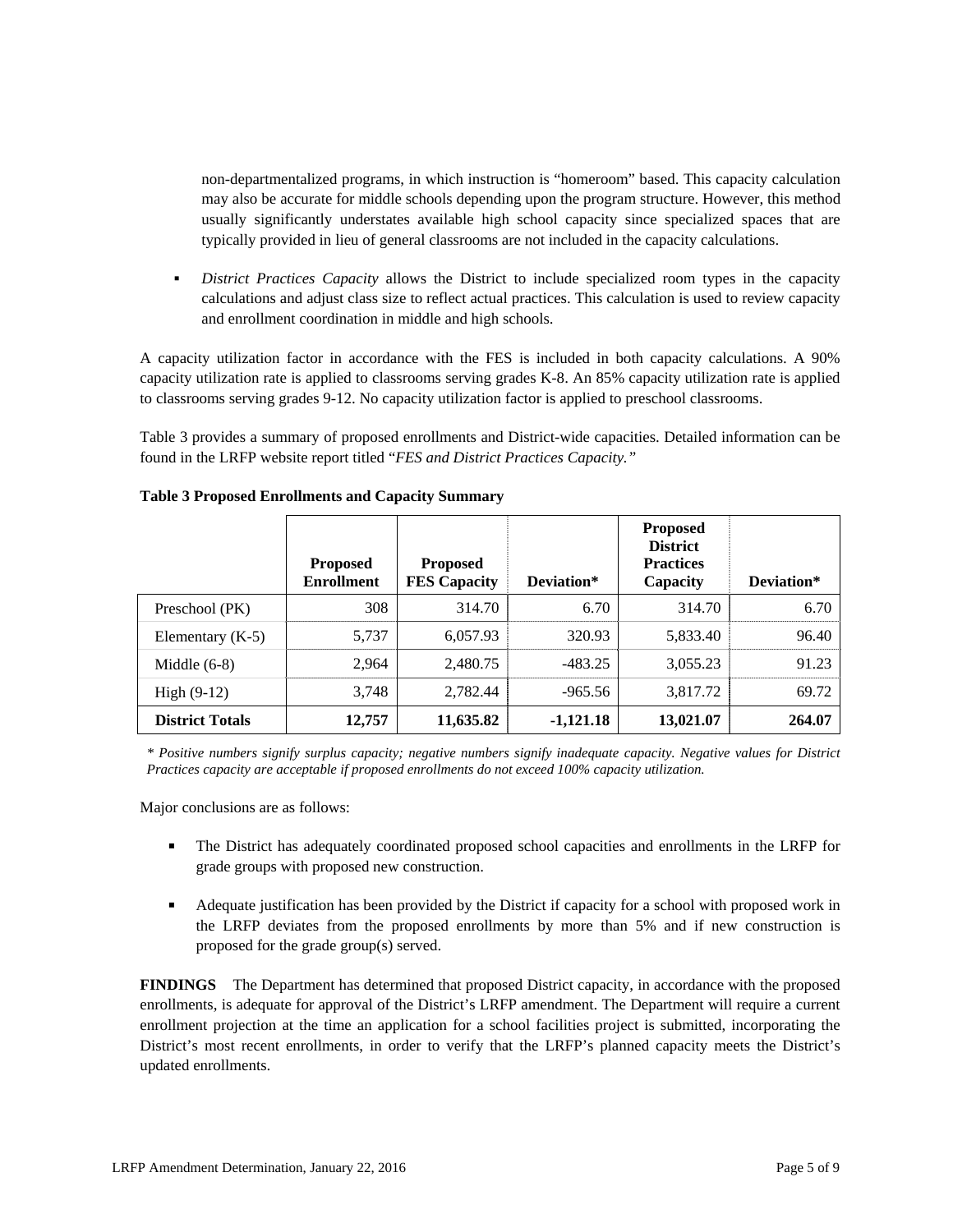### **4. Functional Capacity and Unhoused Students Prior to Proposed Work**

*Functional Capacity* was calculated and compared to proposed enrollments to provide a preliminary estimate of Unhoused Students and new construction funding eligibility. Functional Capacity is the adjusted gross square feet of a school building *(total gross square feet minus excluded space)* divided by the minimum area allowance per Full-time Equivalent student for the grade level contained therein. Unhoused Students is the number of students projected to be enrolled in the District that exceeds the Functional Capacity of the District's schools pursuant to N.J.A.C. 6A:26-2.2(c).

*"Excluded Square Feet"* in the LRFP Functional Capacity calculation includes (1) square footage exceeding the FES for any pre-kindergarten, kindergarten, general education, or self-contained special education classroom; (2) grossing factor square footage *(corridors, stairs, mechanical rooms, etc.)* that exceeds the FES allowance, and (3) square feet proposed to be demolished or discontinued from use. Excluded square feet may be revised during the review process for individual school facilities projects.

Table 4 provides a preliminary assessment of Functional Capacity, Unhoused Students, and Estimated Maximum Approved Area for the various grade groups in accordance with the FES. Detailed information concerning the calculation and preliminary excluded square feet can be found in the LRFP website reports titled *"Functional Capacity and Unhoused Students*" and *"Functional Capacity Excluded Square Feet."*

|                        |            | B          |           |                |                          |
|------------------------|------------|------------|-----------|----------------|--------------------------|
|                        |            | Estimated  |           | D              | $E = C x D$              |
|                        | A          | Existing   | $C = A-B$ | Area           | <b>Estimated Maximum</b> |
|                        | Proposed   | Functional | Unhoused  | Allowance      | Approved Area for        |
|                        | Enrollment | Capacity   | Students  | (gsf/students) | <b>Unhoused Students</b> |
| Preschool (PK)         | 308        | 253.40     | 54.60     | 125.00         | 6,824.74                 |
| Elementary $(K-5)$     | 5,737      | 4,130.82   | 1,606.18  | 125.00         | 200,772.79               |
| Middle $(6-8)$         | 2,964      | 2.246.99   | 717.01    | 134.00         | 96,079.59                |
| High $(9-12)$          | 3,748      | 3,311.26   | 436.74    | 151.00         | 65,947.74                |
| <b>District Totals</b> | 12,757     | 9,942.47   |           |                |                          |

**Table 4: Functional Capacity and Unhoused Students Prior to Proposed Work** 

Major conclusions are as follows:

- The calculations for "Estimated Existing Functional Capacity" include incomplete school facilities projects that are under construction..
- The District, based on the preliminary LRFP assessment, has Unhoused Students for the following FES grade groups: PK, K-5, 6-8, 9-12.
- The District, based on the preliminary LRFP assessment, does not have Unhoused Students for the following grade groups: n/a.
- The District is not proposing to demolish or discontinue the use of existing district-owned instructional space that is currently in use. The Functional Capacity calculation excludes square feet proposed to be demolished or discontinued for the following FES grade groups: .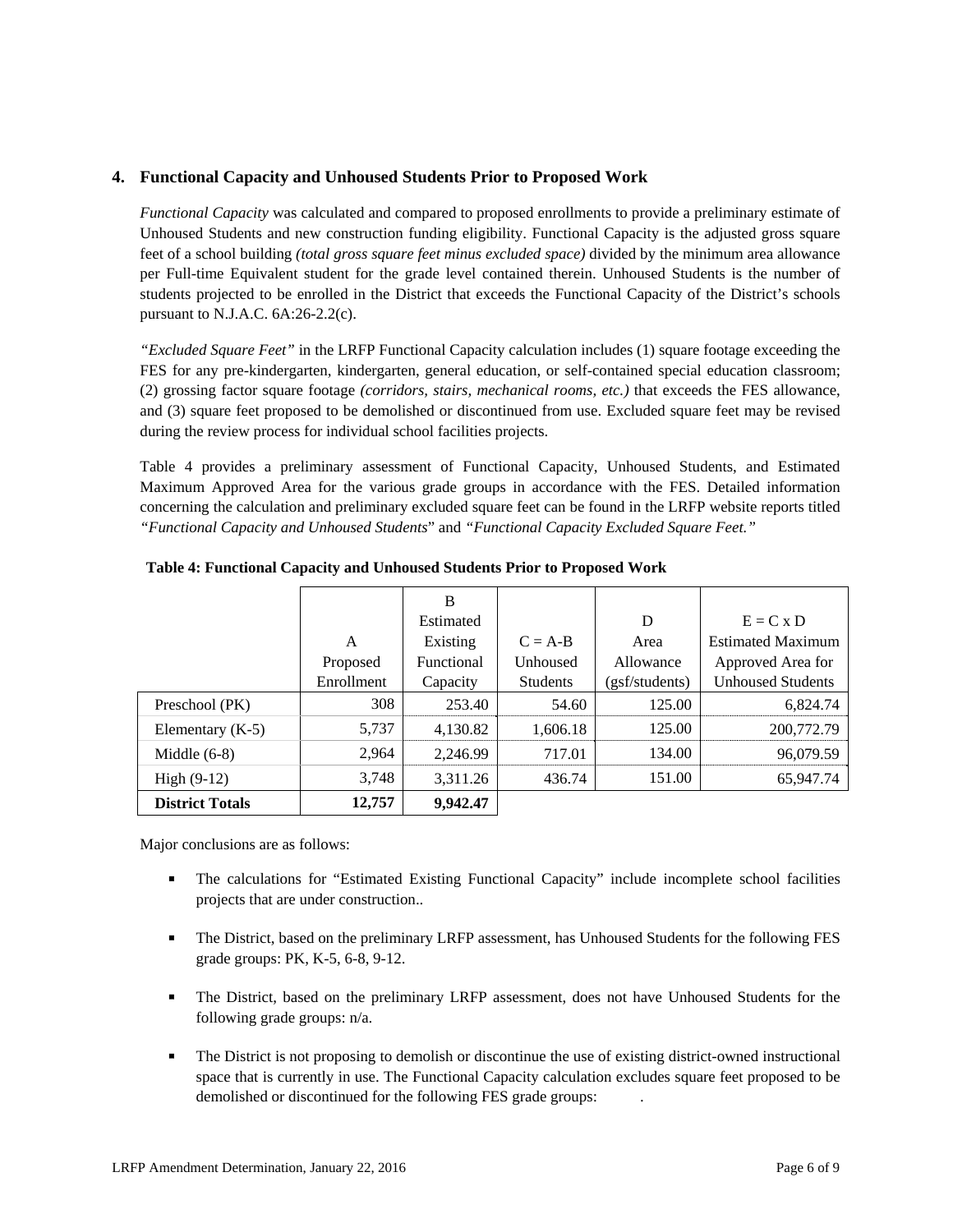**FINDINGS** Functional Capacity and Unhoused Students calculated in the LRFP are preliminary estimates. Justification for square footage in excess of the FES and the determination of additional excluded square feet, Preliminary Eligible Costs (PEC), and Final Eligible Costs (FEC) will be included in the review process for specific school facilities projects. A feasibility study undertaken by the District is required if building demolition or replacement is proposed per N.J.A.C. 6A:26-2.3(b)(10).

## **5. Proposed Work**

The District was instructed to review the condition of its facilities and sites and to propose corrective *"system"* and *"inventory"* actions in its LRFP. *"System"* actions upgrade existing conditions without changing spatial configuration or size. Examples of system actions include new windows, finishes, and mechanical systems. *"Inventory"* actions alter sites, schools, buildings and rooms. Examples of inventory actions include building additions, the reconfiguration of existing walls, or changing room use.

Table 5 summarizes the type of work proposed in the District's LRFP for district-operated instructional buildings proposed to be maintained, acquired, or constructed new. "*Renovation*" includes inventory and system actions. Detailed information can be found in the LRFP system reports titled *"School Asset Inventory Report" and "LRFP Inventory Actions Summary Report"* and in the supporting document *"Union City Capital Work."*

| <b>School Name</b>                       | <b>Proposed</b><br><b>Grades</b> | <b>Proposed Scope of Work</b>          |
|------------------------------------------|----------------------------------|----------------------------------------|
| Eugenio Maria de Hostos ECC              | $PK-K$                           | No proposed work                       |
| Colin Powell Elementary School           | $PK-6$                           | No proposed work                       |
| George Washington Elementary School      | $PK-6$                           | Renovation                             |
| Gilmore Elementary School                | $K-8$                            | Renovation/addition under construction |
| Hudson Elementary School                 | $PK-3$                           | No proposed work                       |
| Jefferson Elementary School              | $PK-6$                           | Renovation                             |
| Robert Waters Elementary School          | $PK-6$                           | Renovation                             |
| Theodore Roosevelt Elementary School     | $PK-6$                           | Renovation                             |
| Thomas Edison Elementary School          | $PK-6$                           | Renovation                             |
| Veteran's Memoral Elementary School      | <b>PK-6</b>                      | <b>Systems</b>                         |
| New Elementary School #1                 | $PK-6$                           | New building on new site               |
| New Elementary School #2                 | <b>PK-6</b>                      | New building on new site               |
| New Elementary School #3                 | <b>PK-6</b>                      | New building on new site               |
| Emerson Middle School                    | $7-9$                            | Renovation                             |
| Jose Marti Middle School                 | $7-9$                            | Systems                                |
| Union Hill Middle School                 | $7-9$                            | Systems                                |
| New Middle School                        | $7-9$                            | New building on new site               |
| Union City High School (incl. academies) | $10 - 12$                        | <b>Systems</b>                         |

#### **Table 5: Proposed Schools and Scope of Work**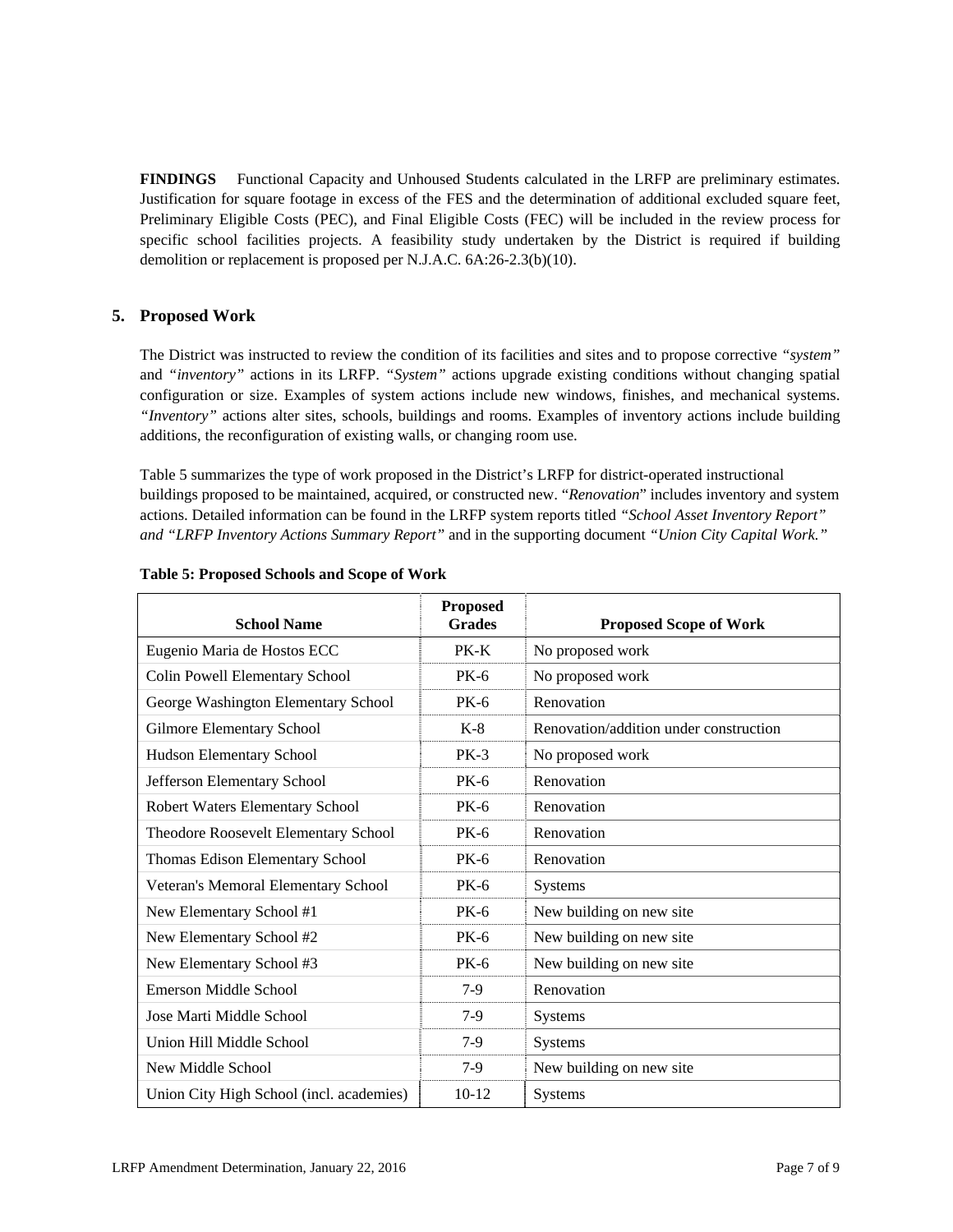Major conclusions are as follows:

- The District has proposed systems work in one or more instructional buildings.
- The District has proposed inventory changes, including new construction, in one or more instructional buildings.
- The District has not proposed new construction in lieu of rehabilitation in one or more district-owned instructional building. (*Wilson School lease will be terminated.)*

Please note that costs represented in the LRFP are for capital planning purposes only. Estimated costs are not intended to represent preliminary eligible costs or final eligible costs of approved school facilities projects.

The Act (N.J.S.A. 18A:7G-7b) provides that all school facilities shall be deemed suitable for rehabilitation unless a pre-construction evaluation undertaken by the District demonstrates to the satisfaction of the Commissioner that the structure might pose a risk to the safety of the occupants even after rehabilitation or that rehabilitation is not cost-effective. Pursuant to N.J.A.C. 6A:26-2.3(b)(10), the Commissioner may identify school facilities for which new construction is proposed in lieu of rehabilitation for which it appears from the information presented that new construction is justified, provided, however, that for such school facilities so identified, the District must submit a feasibility study as part of the application for the specific school facilities project. The cost of each proposed building replacement is compared to the cost of additions or rehabilitation required to eliminate health and safety deficiencies and to achieve the District's programmatic model.

Facilities used for non-instructional or non-educational purposes are ineligible for State support under the Act. However, projects for such facilities shall be reviewed by the Department to determine whether they are consistent with the District's LRFP and whether the facility, if it is to house students (full or part time) conforms to educational adequacy requirements. These projects shall conform to all applicable statutes and regulations.

**FINDINGS** The Department has determined that the proposed work is adequate for approval of the District's LRFP amendment. However, Department approval of proposed work in the LRFP does not imply that the District may proceed with a school facilities project. The District must submit individual project applications with cost estimates for Department project approval. Both school facilities project approval and other capital project review require consistency with the District's approved LRFP.

# **6. Functional Capacity and Unhoused Students After Completion of Proposed Work**

The *Functional Capacity* of the District's schools *after* completion of the scope of work proposed in the LRFP was calculated to highlight any remaining Unhoused Students. Table 6 provides a preliminary assessment. Detailed information concerning the calculation can be found in the website report titled *"Functional Capacity and Unhoused Students.*"